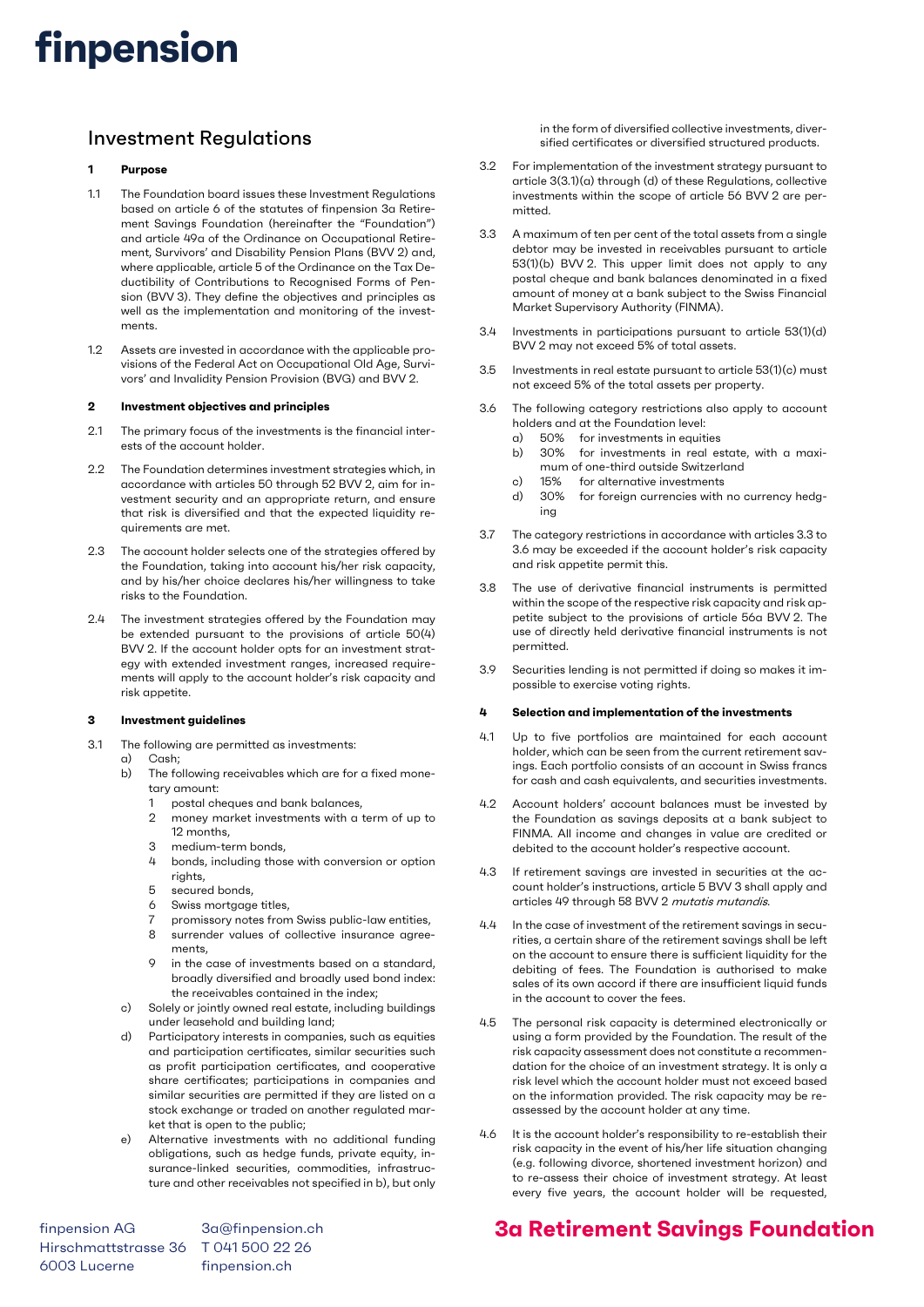# finpension

whether by web access or by the app, to answer once again the questions to establish his/her risk capacity and to reaffirm the choice of strategy (risk appetite).

- 4.7 With full knowledge of the risk capacity established for them, the account holder decides on the investment of retirement savings in securities and the deployment of an investment strategy with a higher or lower risk/return profile. His/her choice is an expression of their risk appetite. The investment risk of the selected investment strategy must not exceed the risk capacity at the time of the selection of the investment strategy. Furthermore, article 4.6 applies.
- 4.8 By choosing a strategy, the account holder confirms that he/she has been informed about the associated risks and costs.
- 4.9 If a securities investment cannot be liquidated at the time of withdrawal (e.g. in the event of liquidation of an ETF or redemption stop of a fund), the securities investment forms part of the retirement savings benefit. If the new retirement savings institution does not enable this item to be carried forward, the illiquid portion of the retirement savings benefit will be transferred after the securities investment has been liquidated. No default interest can be claimed against the Foundation on the portion of the illiquid investments (any continuing market risk must be borne by the account holder). In the event of a cash payment or pension provision case, the Foundation is entitled to transfer these securities to the private custody account of the account holder or his/her surviving dependants at the relevant market value at the time of withdrawal as part of the retirement savings benefit.
- 4.10 The investment strategy may be changed free of charge at any time. The adjustment of the portfolio to the new strategy is usually initiated on the next trading day. This also applies if the client has deactivated the rebalancing. The Foundation shall inform the account holder in an appropriate manner about the trading days. For the strategy adjustment to be taken into account on the trading day, the strategy must be implemented by the last day before the trading day. The Foundation assumes no liability for orders that are late or not carried out.
- 4.11 If strategy adjustments are made on the trading day, it cannot be predicted whether the changes will be implemented on the same trading day or not.
- 4.12 The Foundation is entitled to replace the securities of one fund provider employed within the scope of an investment strategy by other securities of another fund provider provided that there is no significant change either to costs and risk or to the allocation by asset classes, currencies, countries and further criteria.

### 5 Exercising the Foundation's shareholder rights

- 5.1 Voting rights are to be exercised as far as possible.
- 5.2 Voting rights are exercised by the asset managers, unless the Foundation board orders otherwise in individual cases. The exercise of voting rights may also be assigned to shareholder services of institutional investors.
- 5.3 If there are no special reasons, voting rights will be exercised as proposed by the board of directors.
- 5.4 In the event of extraordinary circumstances (in particular takeovers, mergers, opposition to the proposals of the board of directors), the Foundation board will decide how voting rights are to be exercised and issue the necessary instructions.

#### 6 Accounting principles

6.1 Cash and cash equivalents, fixed-term deposits and accounts receivable will be recognised at par value; all other

finpension AG 3a@finpension.ch Hirschmattstrasse 36 T 041 500 22 26 6003 Lucerne finpension.ch

asset classes will be recognised at market value.

6.2 The assets and liabilities will be valued in accordance with the accounting recommendations of Swiss GAAP FER 26.

### 7 Additional provisions

- 7.1 Changes to supervisory and statutory provisions which serve as the basis for these Regulations remain reserved. Such changes will apply to these Regulations once they enter into force.
- 7.2 The Foundation board has the right to amend these Regulations at any time. Amendments to the Regulations will apply once they enter into force and replace all previous provisions. The competent supervisory authorities must be notified of the Regulations and any amendments thereto.
- 7.3 Cases related to the investment of assets not governed by these Regulations will be handled in accordance with the instructions of the Foundation board in faithful application of and pursuant to the statutory requirements. German is the applicable language for interpreting the Regulations.
- 7.4 These investment Regulations enter into force on 1 July 2021. A transitional period of one year shall apply for the operational implementation of the new rules regarding risk capacity.

Schwyz, 29 June 2021

The Foundation board

## 3a Retirement Savings Foundation